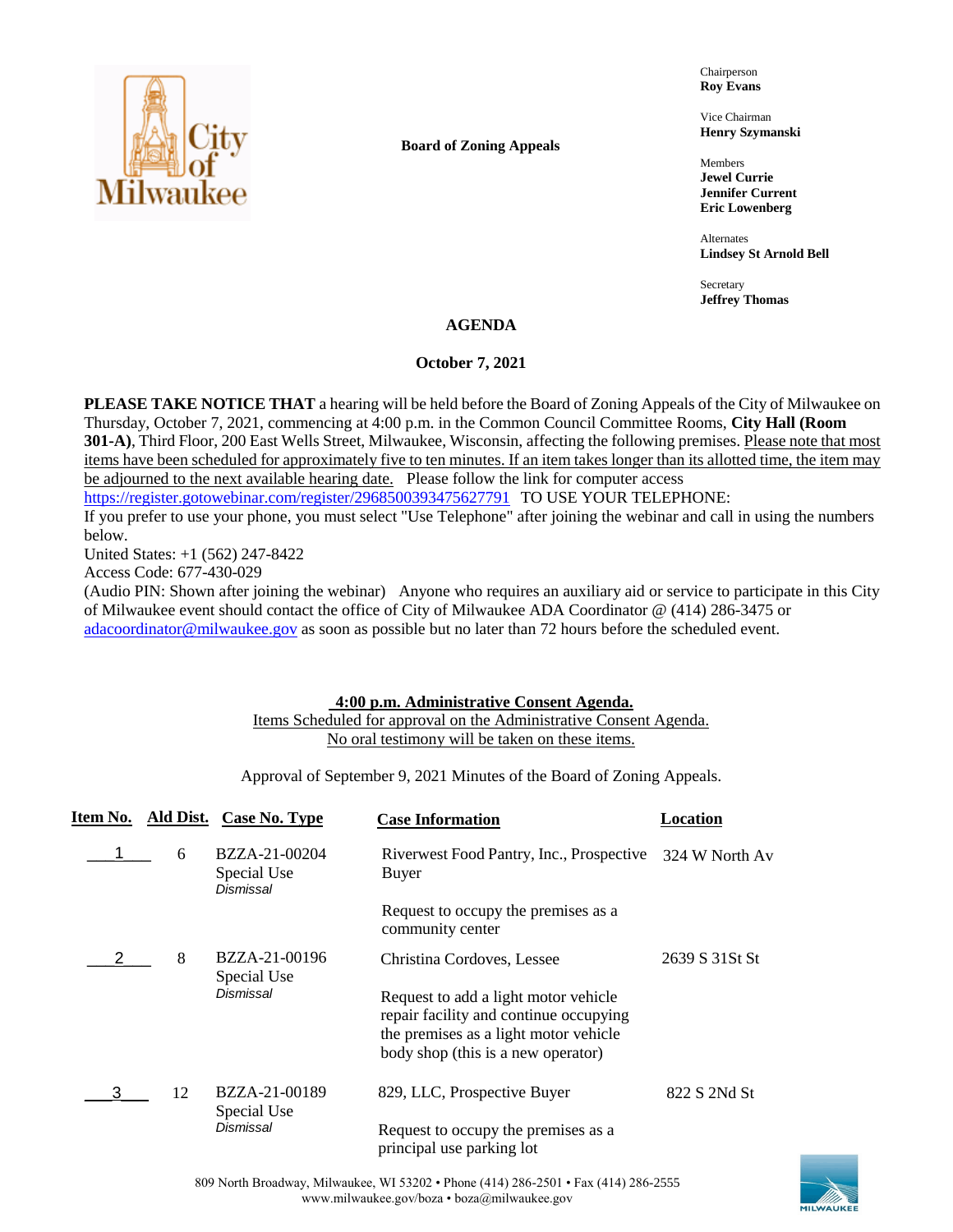# **Board of Zoning Appeals, Hearing on Thursday, October 7, 2021 Item No. Ald Dist. Case No. Type Case Information Location**

**4:00 p.m. Consent Agenda (continued)**

Items Scheduled for approval on the Consent Agenda.

No oral testimony will be taken on these items.

*If there are any objections to these approvals, please make them known to the Board office in writing at least 24 hours prior to the time of the hearing. If written objections to these approvals are received, the item will not be approved and will be held for a public hearing to allow additional testimony.*

|   | 6      | BZZA-21-00282<br>Special Use | St. John's Evangelical Lutheran Church,<br>Property Owner                                                                                                                       | 816 W Vliet St    |
|---|--------|------------------------------|---------------------------------------------------------------------------------------------------------------------------------------------------------------------------------|-------------------|
|   |        |                              | Request to occupy a portion of the<br>premises as a social service facility                                                                                                     |                   |
| 5 | $\tau$ | BZZA-21-00283<br>Special Use | Great Faith Progressive Missionary<br>Baptist Church, Other                                                                                                                     | 4767 N Hopkins St |
|   |        |                              | Request to continue occupying the<br>premises as a religious assembly hall                                                                                                      |                   |
| 6 | 9      | BZZA-21-00273<br>Special Use | Grace Manor, LLC, Lessee<br>Request to occupy a portion of the<br>premises as a community living<br>arrangement for 76 residents                                                | 6800 N 76Th St    |
|   | 10     | BZZA-21-00271<br>Special Use | Teddy Bear Child Care, LLC, Property<br>Owner                                                                                                                                   | 5140 W Lisbon Av  |
|   |        |                              | Request to continue occupying the<br>premises as a day care center for 40<br>children per shift infant - 12 years of age,<br>operating Monday - Friday 6:00<br>a.m. - 6:00 p.m. |                   |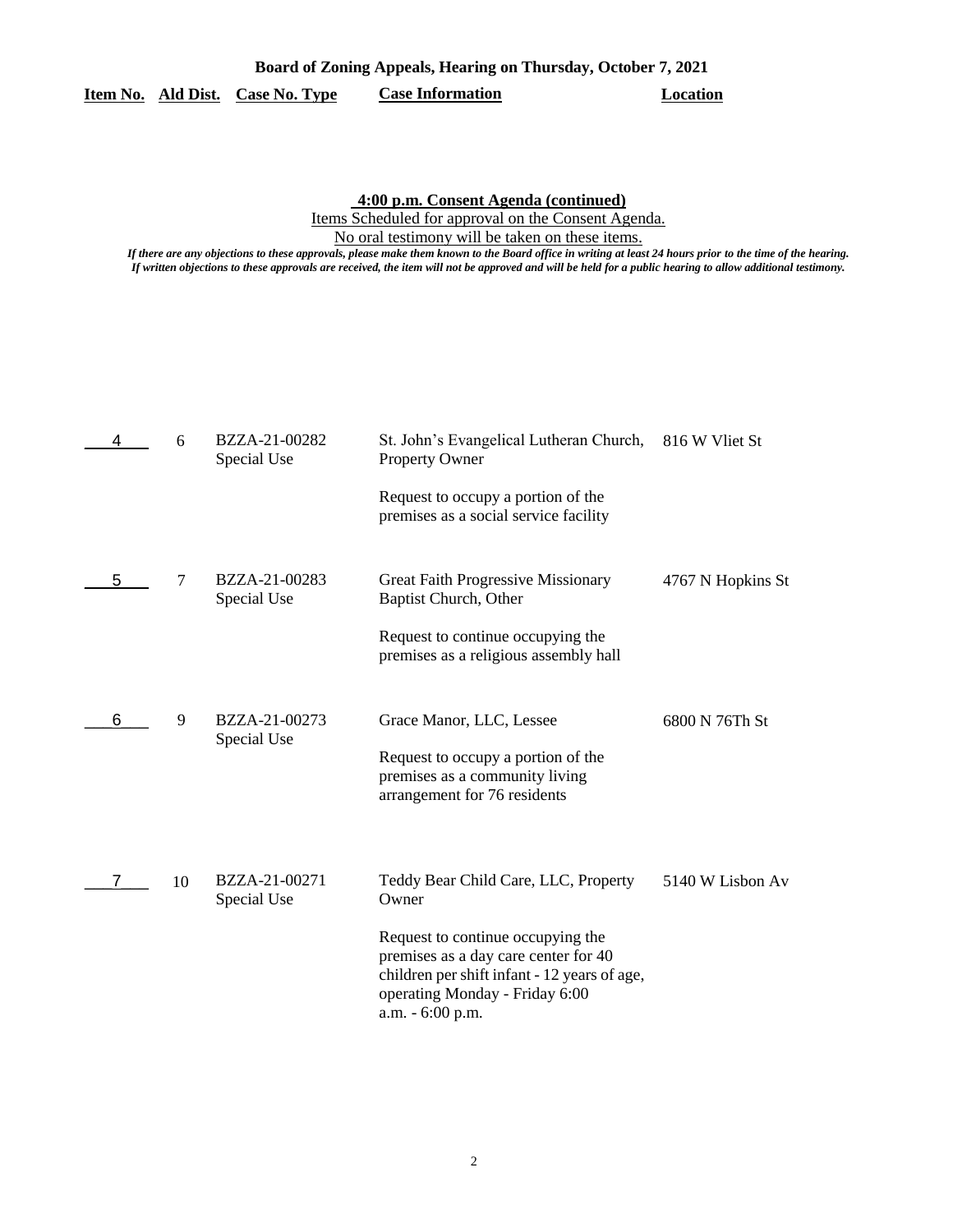| Board of Zoning Appeals, Hearing on Thursday, October 7, 2021 |    |                                              |                                                                                                                                                                                                                                                                                                                                                                                                                                                                          |                       |
|---------------------------------------------------------------|----|----------------------------------------------|--------------------------------------------------------------------------------------------------------------------------------------------------------------------------------------------------------------------------------------------------------------------------------------------------------------------------------------------------------------------------------------------------------------------------------------------------------------------------|-----------------------|
| Item No. Ald Dist.                                            |    | <b>Case No. Type</b>                         | <b>Case Information</b>                                                                                                                                                                                                                                                                                                                                                                                                                                                  | <b>Location</b>       |
|                                                               |    |                                              | 4:00 p.m. Consent Agenda (continued)<br>Items Scheduled for approval on the Consent Agenda.<br>No oral testimony will be taken on these items.<br>If there are any objections to these approvals, please make them known to the Board office in writing at least 24 hours prior to the time of the hearing.<br>If written objections to these approvals are received, the item will not be approved and will be held for a public hearing to allow additional testimony. |                       |
| 8                                                             | 11 | BZZA-21-00290<br><b>Dimensional Variance</b> | Milwaukee Public Schools,<br><b>Property Owner</b>                                                                                                                                                                                                                                                                                                                                                                                                                       | 6506 W Warnimont Av   |
|                                                               |    |                                              | Request to allow a freestanding sign that<br>exceeds the maximum allowed display<br>area and number of signs                                                                                                                                                                                                                                                                                                                                                             |                       |
| 9                                                             | 12 | BZZA-21-00255<br>Special Use                 | Triple E's Autobody Work, LLC, Lessee                                                                                                                                                                                                                                                                                                                                                                                                                                    | 1711 W Pierce St      |
|                                                               |    |                                              | Request to continue occupying a portion<br>of the premises as a light motor vehicle<br>repair facility and body shop (this is a<br>new operator)                                                                                                                                                                                                                                                                                                                         |                       |
| 10                                                            | 12 | BZZA-21-00289<br><b>Dimensional Variance</b> | Milwaukee Public Schools,<br><b>Property Owner</b>                                                                                                                                                                                                                                                                                                                                                                                                                       | 823 S 4Th St          |
|                                                               |    |                                              | Request to allow a projecting electronic<br>message sign that exceeds the maximum<br>number allowed                                                                                                                                                                                                                                                                                                                                                                      |                       |
| 11                                                            | 1  | BZZA-21-00275<br>Use Variance                | Gielow's Lawn and Garden Equipment,<br>Inc., Lessee                                                                                                                                                                                                                                                                                                                                                                                                                      | 6643 N Teutonia Av    |
|                                                               |    |                                              | Request to continue occupying the<br>premises as a general retail<br>establishment                                                                                                                                                                                                                                                                                                                                                                                       |                       |
| 12                                                            | 2  | BZZA-21-00259<br>Special Use                 | Jami Nash dba The Learning Palace,<br>Lessee                                                                                                                                                                                                                                                                                                                                                                                                                             | 8749 W Fond Du Lac Av |
|                                                               |    |                                              | Request to occupy the premises as a day<br>care center for 49 children per shift<br>$infant - 12$ yrs. of age, operating<br>Monday - Sunday 5:30 a.m. - midnight                                                                                                                                                                                                                                                                                                         |                       |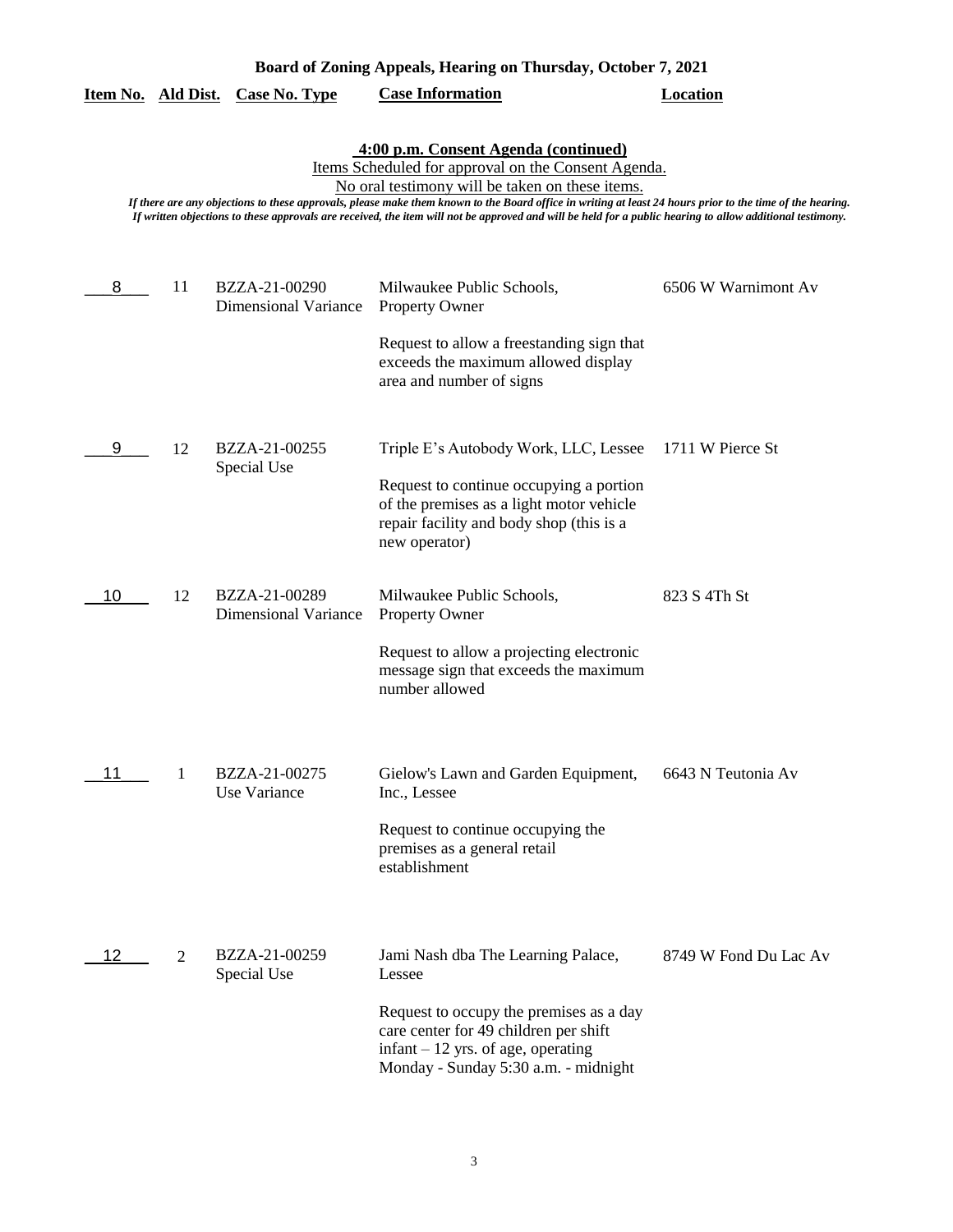| Board of Zoning Appeals, Hearing on Thursday, October 7, 2021 |  |
|---------------------------------------------------------------|--|
|---------------------------------------------------------------|--|

# **Item No. Ald Dist. Case No. Type Case Information Location**

#### **4:00 p.m. Consent Agenda (continued)**

Items Scheduled for approval on the Consent Agenda.

No oral testimony will be taken on these items.

*If there are any objections to these approvals, please make them known to the Board office in writing at least 24 hours prior to the time of the hearing. If written objections to these approvals are received, the item will not be approved and will be held for a public hearing to allow additional testimony.*

13 2

Special Use

BZZA-21-00281 Baby Fever Childcare, LLC, Lessee 7625 W Mill Rd

Request to increase the number of children per shift from 50 to 70 and continue occupying the premises as a day care center for children infant - 12 years of age, operating Monday - Friday 6:00 a.m. - midnight (this is a new operator)

#### **4:15 p.m. Public Hearings.**

| 14 | 4 | BZZA-21-00274<br>Special Use | The Neutral Project, LLC,<br><b>Property Owner</b>                                                                                               | 1005 N Edison St |
|----|---|------------------------------|--------------------------------------------------------------------------------------------------------------------------------------------------|------------------|
|    |   |                              | Request to construct a mixed-use<br>building that contains dwelling units that<br>does not meet the interior street frontage<br>zone requirement |                  |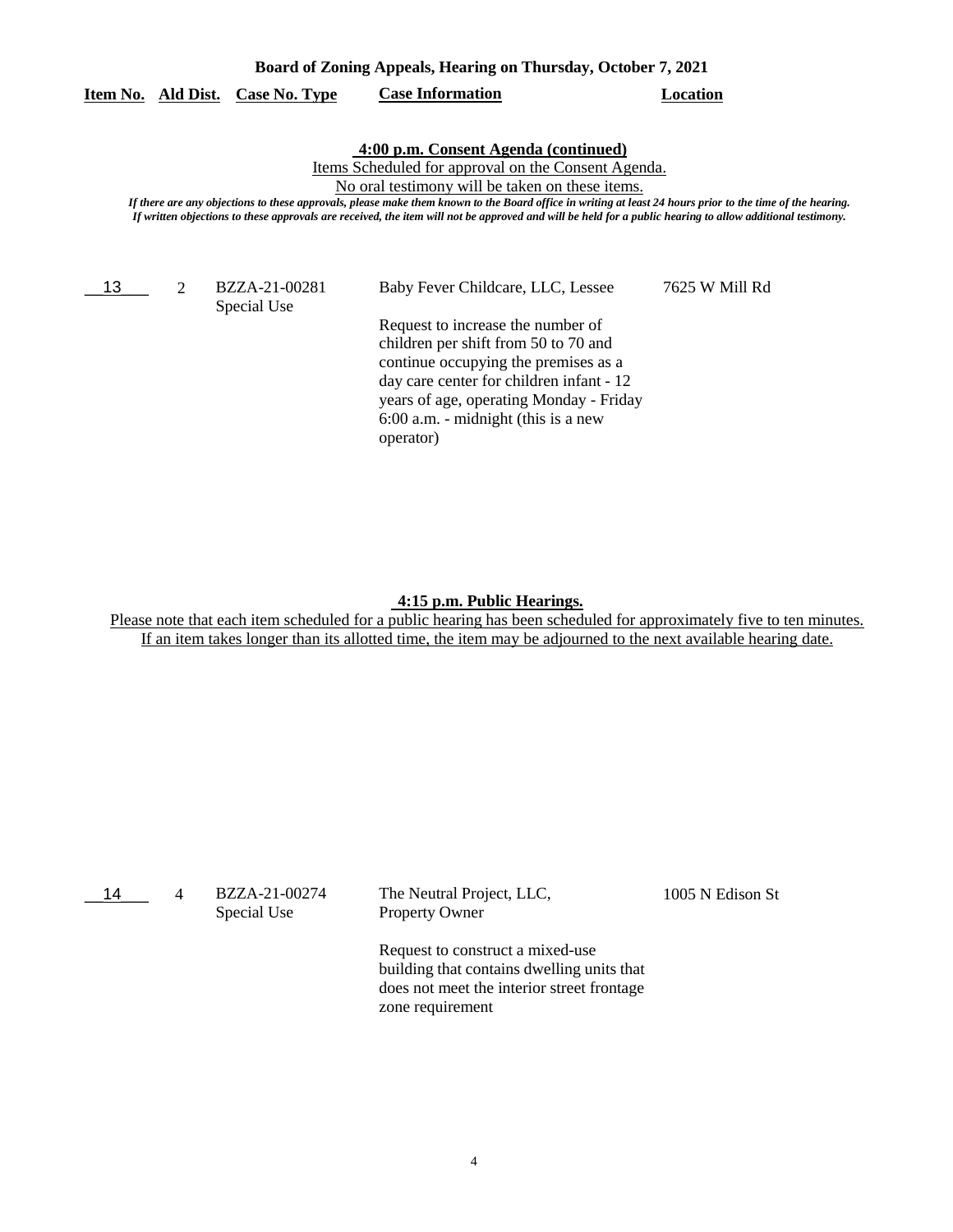|                                                                                                                                                                                                                                                                               |   | Item No. Ald Dist. Case No. Type                             | <b>Case Information</b>                                                                                                                                                | Location                 |  |
|-------------------------------------------------------------------------------------------------------------------------------------------------------------------------------------------------------------------------------------------------------------------------------|---|--------------------------------------------------------------|------------------------------------------------------------------------------------------------------------------------------------------------------------------------|--------------------------|--|
| 4:15 p.m. Public Hearings (continued)<br>Please note that each item scheduled for a public hearing has been scheduled for approximately five to ten minutes.<br>If an item takes longer than its allotted time, the item may be adjourned to the next available hearing date. |   |                                                              |                                                                                                                                                                        |                          |  |
| 15                                                                                                                                                                                                                                                                            | 6 | BZZA-21-00231<br>Special Use,<br><b>Dimensional Variance</b> | Materia Magicka, LLC, Lessee<br>Request to occupy the premises as a<br>religious assembly hall that does not<br>meet the minimum required number of<br>parking spaces  | 2678 N Holton St         |  |
| 16                                                                                                                                                                                                                                                                            | 6 | BZZA-21-00238<br>Special Use,<br><b>Dimensional Variance</b> | Christ Church Milwaukee, Inc.,<br>Prospective Buyer<br>Request to occupy the premises as a<br>religious assembly hall without the<br>required number of parking spaces | 1422 N Vel R Phillips Av |  |
| 17                                                                                                                                                                                                                                                                            | 6 | BZZA-21-00252<br><b>Dimensional Variance</b>                 | Sharon Fields, Property Owner<br>Request to allow a 6 foot fence in the<br>front yard and side yards                                                                   | 2006 N 5Th St            |  |

**Board of Zoning Appeals, Hearing on Thursday, October 7, 2021** 

# **5:00 p.m. Public Hearings.**

| 18 | 6 | BZZA-21-00264<br>Special Use | Stella and Enzo's LLC dba WAG Social,<br>Lessee                                                                                                                                           | 3889 N 1St St      |
|----|---|------------------------------|-------------------------------------------------------------------------------------------------------------------------------------------------------------------------------------------|--------------------|
|    |   |                              | Request to occupy the premises as a<br>tavern                                                                                                                                             |                    |
| 19 | 7 | BZZA-21-00244<br>Special Use | By the Block, LLC, Property Owner<br>Request to occupy the premises as a<br>general retail establishment                                                                                  | 3000 N 22Nd St     |
| 20 | 8 | BZZA-21-00202<br>Special Use | Chihuahua Auto Repairs, LLC, Lessee<br>Request to continue occupying the<br>premises as a light motor vehicle repair<br>facility and outdoor storage facility (this<br>is a new operator) | 3335 W National Av |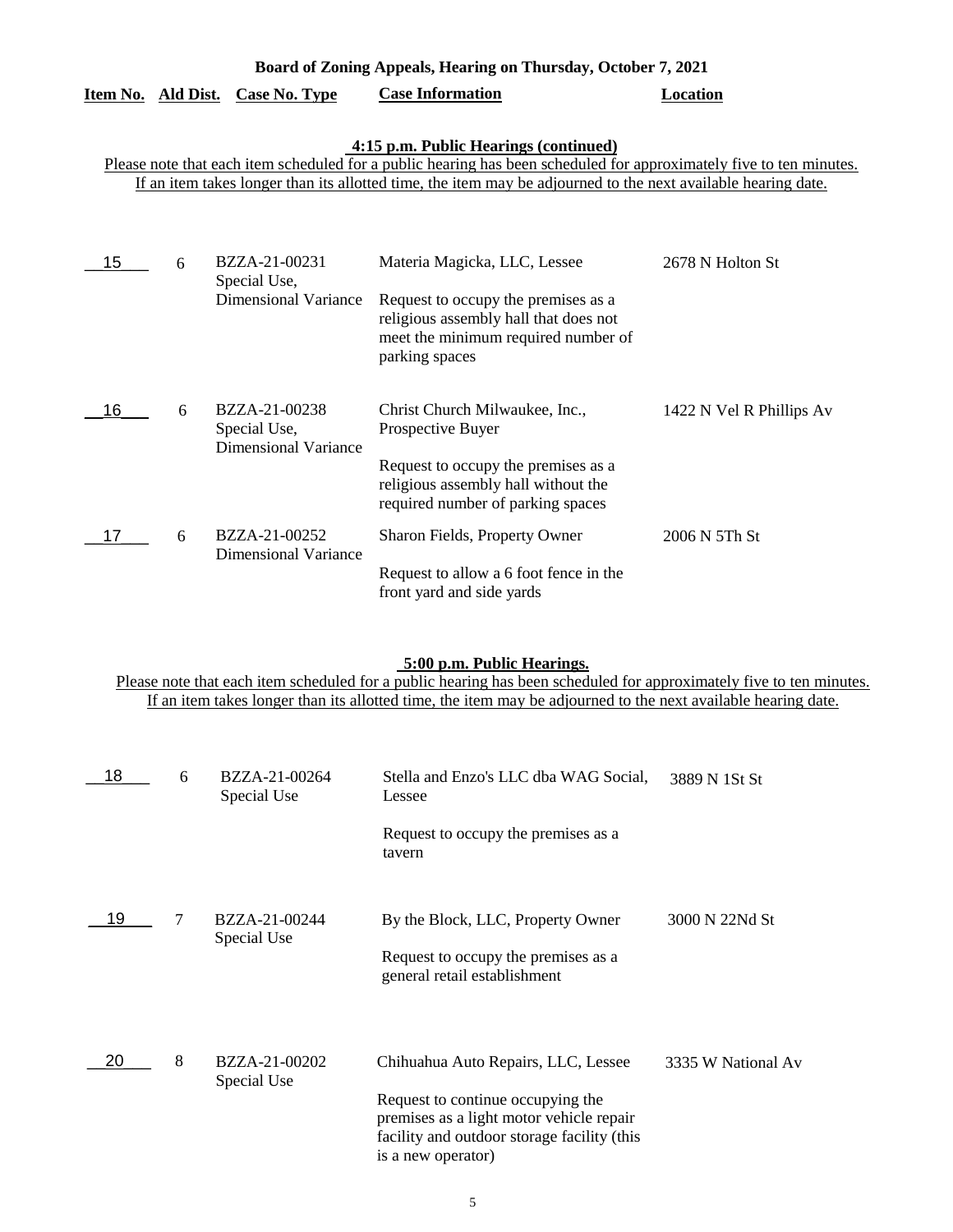| Board of Zoning Appeals, Hearing on Thursday, October 7, 2021 |    |                                         |                                                                                                                                                                                                                                                                               |                  |
|---------------------------------------------------------------|----|-----------------------------------------|-------------------------------------------------------------------------------------------------------------------------------------------------------------------------------------------------------------------------------------------------------------------------------|------------------|
|                                                               |    | <u>Item No. Ald Dist. Case No. Type</u> | <b>Case Information</b>                                                                                                                                                                                                                                                       | <b>Location</b>  |
|                                                               |    |                                         | 5:00 p.m. Public Hearings (continued)<br>Please note that each item scheduled for a public hearing has been scheduled for approximately five to ten minutes.<br>If an item takes longer than its allotted time, the item may be adjourned to the next available hearing date. |                  |
| 21                                                            | 9  | BZZA-21-00174<br>Special Use            | Lexdan Automotive of WI, Inc. dba<br>Lexdan Imports, Lessee<br>Request to occupy the premises as a light<br>and heavy motor vehicle outdoor storage<br>facility                                                                                                               | 8730 N 91St St   |
| 22                                                            | 10 | BZZA-21-00240<br>Special Use            | DTJ Automotive, LLC, Property Owner<br>Request to continue occupying the<br>premises as a light motor vehicle sales<br>facility (this is a new operator)                                                                                                                      | 5616 W Lisbon Av |

# **5:45 p.m. Public Hearings.**

| 23 | 11 | BZZA-21-00272<br>Special Use          | Prime Electric. LLC, Lessee<br>Request to occupy the premises as a<br>contractor's yard                                                         | 3238 S 92Nd St      |
|----|----|---------------------------------------|-------------------------------------------------------------------------------------------------------------------------------------------------|---------------------|
| 24 | 11 | BZZA-21-00284<br>Dimensional Variance | Rosemary Perez, Property Owner<br>Request to allow an accessory structure<br>(treehouse) that exceeds that maximum<br>allowed height            | 7123 W Waterford Av |
| 25 | 12 | BZZA-21-00173<br>Special Use          | Refrigerant Recovery, Inc., Lessee<br>Request to occupy the premises as a<br>mixed-waste processing facility and an<br>outdoor storage facility | 1125 W National Av  |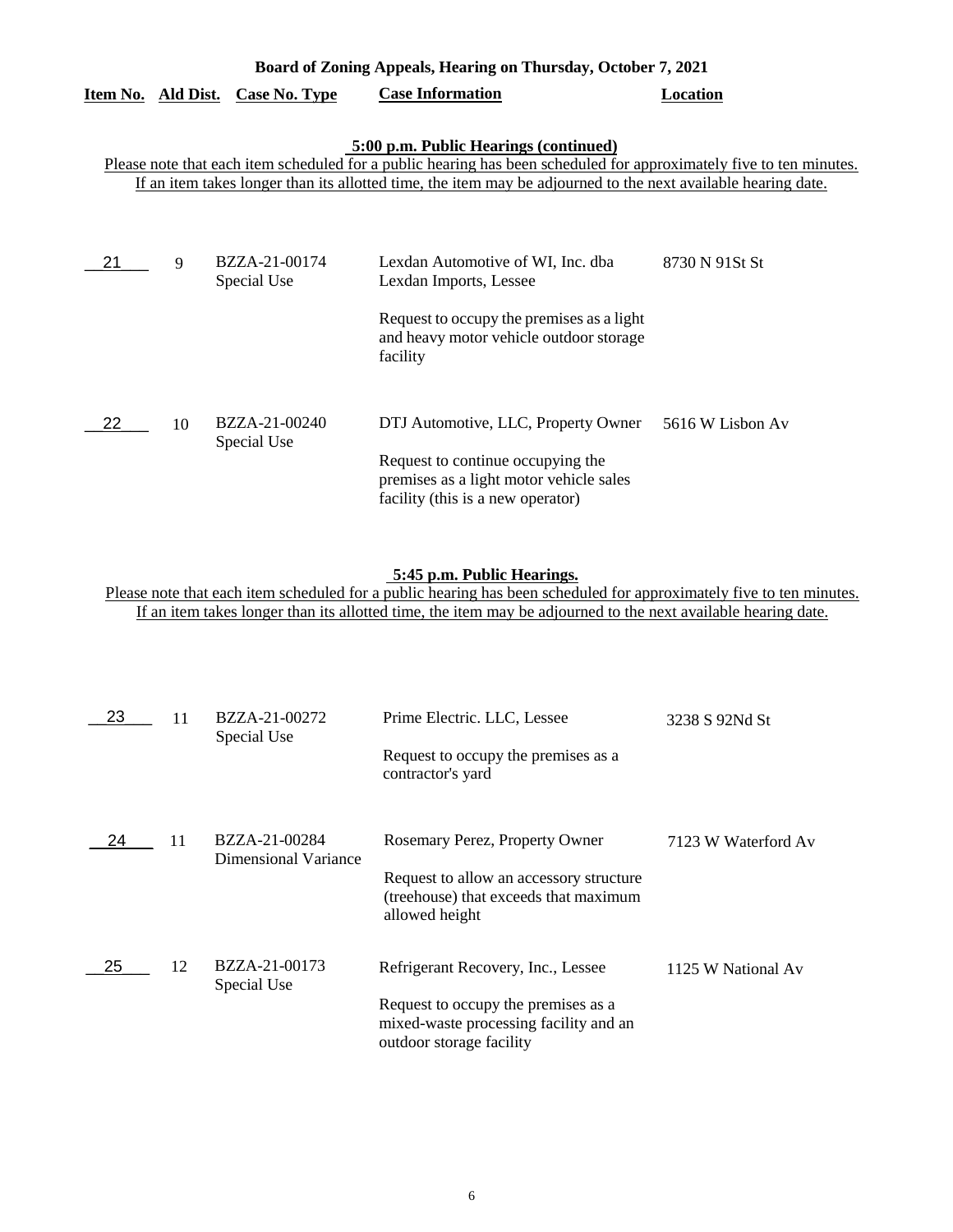| Board of Zoning Appeals, Hearing on Thursday, October 7, 2021 |    |                                         |                                                                                                                                                                                                                                                                                                                                                                                                                                                        |                          |
|---------------------------------------------------------------|----|-----------------------------------------|--------------------------------------------------------------------------------------------------------------------------------------------------------------------------------------------------------------------------------------------------------------------------------------------------------------------------------------------------------------------------------------------------------------------------------------------------------|--------------------------|
|                                                               |    | <u>Item No. Ald Dist. Case No. Type</u> | <b>Case Information</b>                                                                                                                                                                                                                                                                                                                                                                                                                                | Location                 |
|                                                               |    |                                         | 5:45 p.m. Public Hearings (continued)<br>Please note that each item scheduled for a public hearing has been scheduled for approximately five to ten minutes.<br>If an item takes longer than its allotted time, the item may be adjourned to the next available hearing date.                                                                                                                                                                          |                          |
| 26                                                            | 12 | BZZA-21-00254<br>Dimensional Variance   | CCM-Cesar Chavez, LLC,<br><b>Property Owner</b><br>Request to construct a multi-family<br>dwelling (permitted) that exceeds the<br>maximum allowed front setback and side<br>street setback, does not meet the<br>minimum required lot area per dwelling<br>unit, does not meet the minimum<br>required glazing on the primary street<br>frontage, and has overhead garage doors<br>facing the street that do not meet the<br>minimum required setback | 1127 S Cesar E Chavez Dr |

#### **6:30 p.m. Public Hearings.**

| 27 | 13 | BZZA-21-00251<br>Special Use                          | Midwest Car Corporation, Property<br>Owner<br>Request to occupy the premises as a light<br>motor vehicle outdoor storage facility<br>(permitted), repair facility, and car wash | 5934 S Howell Av |
|----|----|-------------------------------------------------------|---------------------------------------------------------------------------------------------------------------------------------------------------------------------------------|------------------|
| 28 | 15 | BZZA-21-00221<br>Special Use                          | Raceway on Lisbon, LLC, Lessee<br>Request to continue occupying the<br>premises as a light motor vehicle sales<br>facility (this is a new operator)                             | 3230 W Lisbon Av |
| 29 | 1  | BZZA-20-00232<br>Special Use,<br>Dimensional Variance | C4SIMS Auto. LLC, Lessee<br>Request to occupy the premises as a light<br>motor vehicle sales facility that does not<br>meet the minimum required landscaping<br>and screening   | 4225 W Mill Rd   |